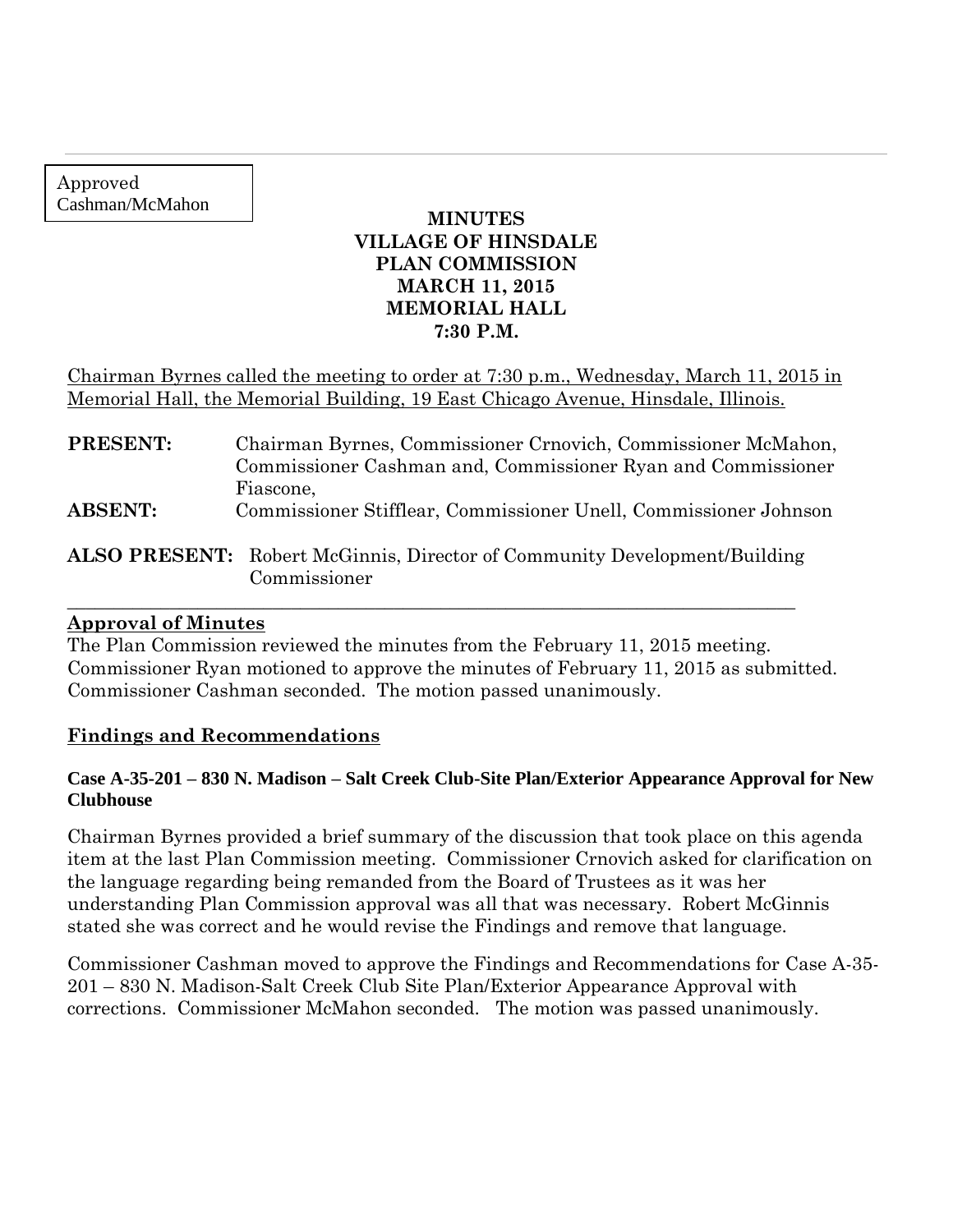## **Case A-34-2014 - Village of Hinsdale – Text Amendment to Section 11-401 (Certificate of Zoning compliance) of the Hinsdale Zoning code as it relates to when Certificates of Zoning Compliance are required**

Chairman Byrnes provided a brief summary of the discussion that took place on this agenda items at the last Plan Commission meeting. Chairman Byrnes mentioned the one phrase that was crossed out and should have remained had not been corrected in the language in the Findings and Recommendations. Mr. McGinnis explained that the Village attorney is working on the exact language for the Ordinance. Chairman Byrnes asked that the language be corrected before he comes to sign the Findings.

Commissioner Ryan motioned to approve the findings and recommendations for Case A-34- 2014 - Village of Hinsdale – Text Amendment to Section 11-401 (Certificate of Zoning compliance) of the Hinsdale Zoning code as it relates to when Certificates of Zoning Compliance are required with corrections. Commissioner Cashman seconded. Motion was unanimously approved.

# **11 E. First Street- Ten Friends – Exterior Appearance/Site Plan Review and Signage**

The Commission heard a presentation from the applicant, Patrick Fortelka, proposing changes to the existing façade to construct a new salon and associated wall signage. The commission was very complimentary of the proposal. Mr. Fortelka also handed out to the Commission a plan showing the location of the new air conditioning unit to be placed in the alley behind the store.

Commissioner Cashman moved to approve the Exterior Appearance Approval for 11 E. First Street, Ten Friends as submitted. Commissioner Ryan seconded. Motion was unanimously approved.

Commissioner McMahon moved to approve the Site Plan Review and Signage for 11 East First Street Ten Friends as submitted. Commissioner Cashman seconded. Motion was unanimously approved.

# **10(8) Salt Creek Lane – Elmhurst Hospital – Two Wall Signs**

The Commission heard a presentation from Peter Coules, attorney for the applicant, Edward-Elmhurst Healthcare. The proposal is to place two illuminated wall signs on the face of the new building. Mr. Coules stated that the proposed signage meets all criteria requirements in terms of size and color and they are asking for no variances.

Commissioner Crynovch asked for clarification on the actual name of the facility. Mr. Coules stated the correct name is Elmhurst Hospital Health Center.

There was discussion over the "Immediate Care" sign on the east wall of the building and whether or not this could be construed as an advertising sign. Mr. Coules addressed the Commission's concerns and members felt supportive of the proposed signage.